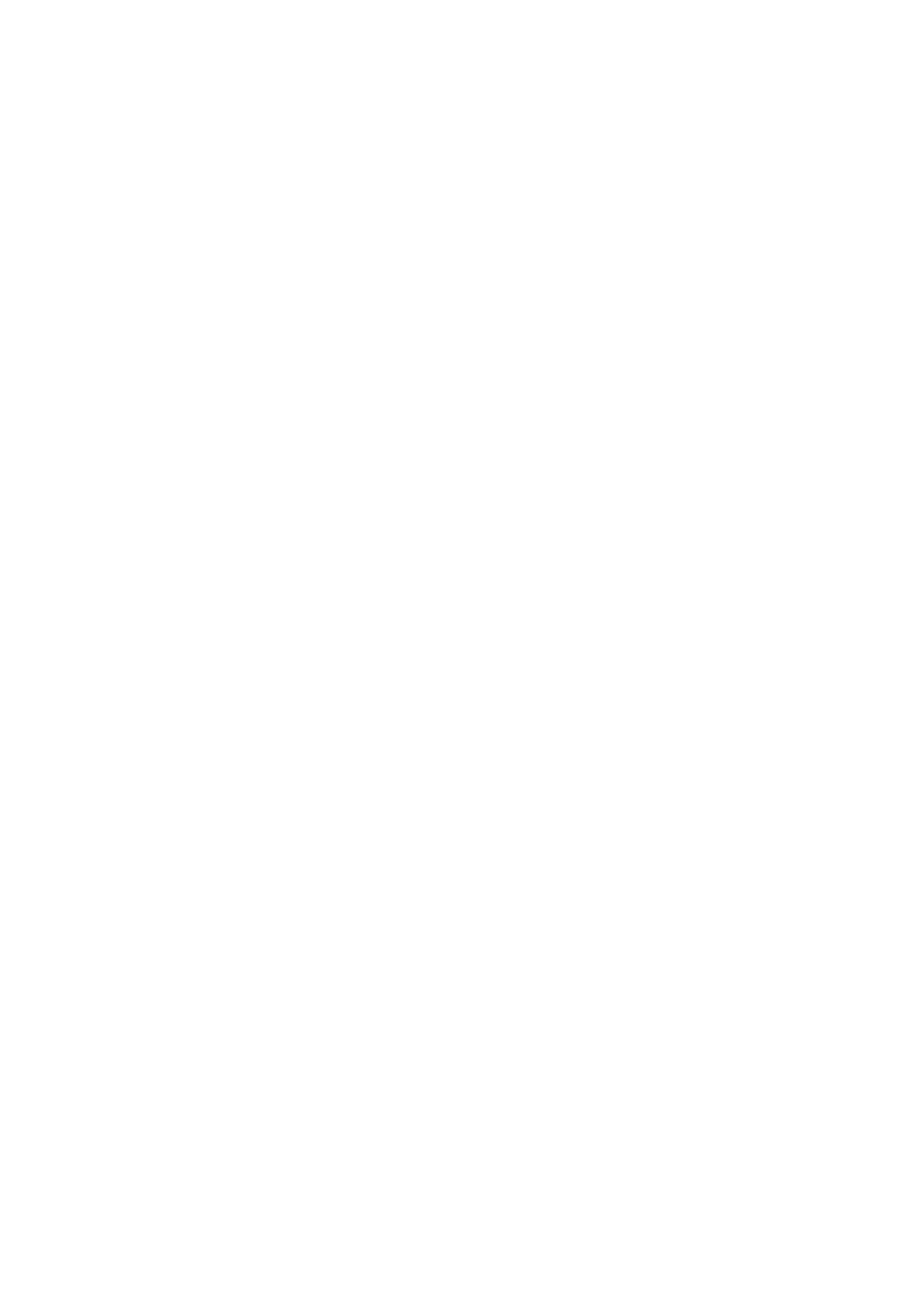**Amendments to the Bill since the previous version are indicated by sidelining in the right margin. Wherever possible, provisions that were in the Bill as introduced retain the original numbering.**

## British Sign Language (Scotland) Bill [AS PASSED]

An Act of the Scottish Parliament to promote the use of British Sign Language including by making provision for the preparation and publication of national plans in relation to British Sign Language and by requiring certain authorities to prepare and publish their own British Sign Language plans in connection with the exercise of their functions; and to provide for the manner *5* in which such plans are to be prepared and for their review and updating.

#### **1 Functions of the Scottish Ministers in relation to British Sign Language**

- (1) The Scottish Ministers are to promote, and facilitate the promotion of, the use and understanding of the language known as British Sign Language (see section 5A).
- (1A) In furtherance of that duty, the Scottish Ministers are to prepare, lay before the Scottish *10* Parliament and publish national plans in relation to British Sign Language in accordance with this section (such a plan being in this Act referred to as a "National Plan").
	- (1B) A National Plan is—
		- (a) to set out the strategy of the Scottish Ministers in relation to the promotion, and facilitation of promotion, mentioned in subsection (1), and
- *15* (b) to set out what the Scottish Ministers consider that relevant public authorities (see section 8A) should or could do to promote, and facilitate the promotion of, the use and understanding of British Sign Language within their areas of responsibility.
	- (1C) A National Plan may include such other material in relation to British Sign Language as the Scottish Ministers consider appropriate.
- *20* (1D) The first National Plan is to be laid before the Scottish Parliament within the period of 2 years beginning with the date on which this Act comes into force.
	- (1E) National Plans are then to be laid before the Scottish Parliament at intervals of no more than 6 years since the laying of the most recent such plan.
- (1F) As soon as reasonably practicable after laying a National Plan before the Scottish *25* Parliament, the Scottish Ministers are to publish the plan.
	- (1G) The requirement which this section imposes to publish a National Plan includes (but is not satisfied by) making the content of the plan publicly available, in such form and manner as the Scottish Ministers consider appropriate, in British Sign Language.
	- (5) In preparing a National Plan the Scottish Ministers are—
- *30* (a) to have regard to the most recently published report under section 5,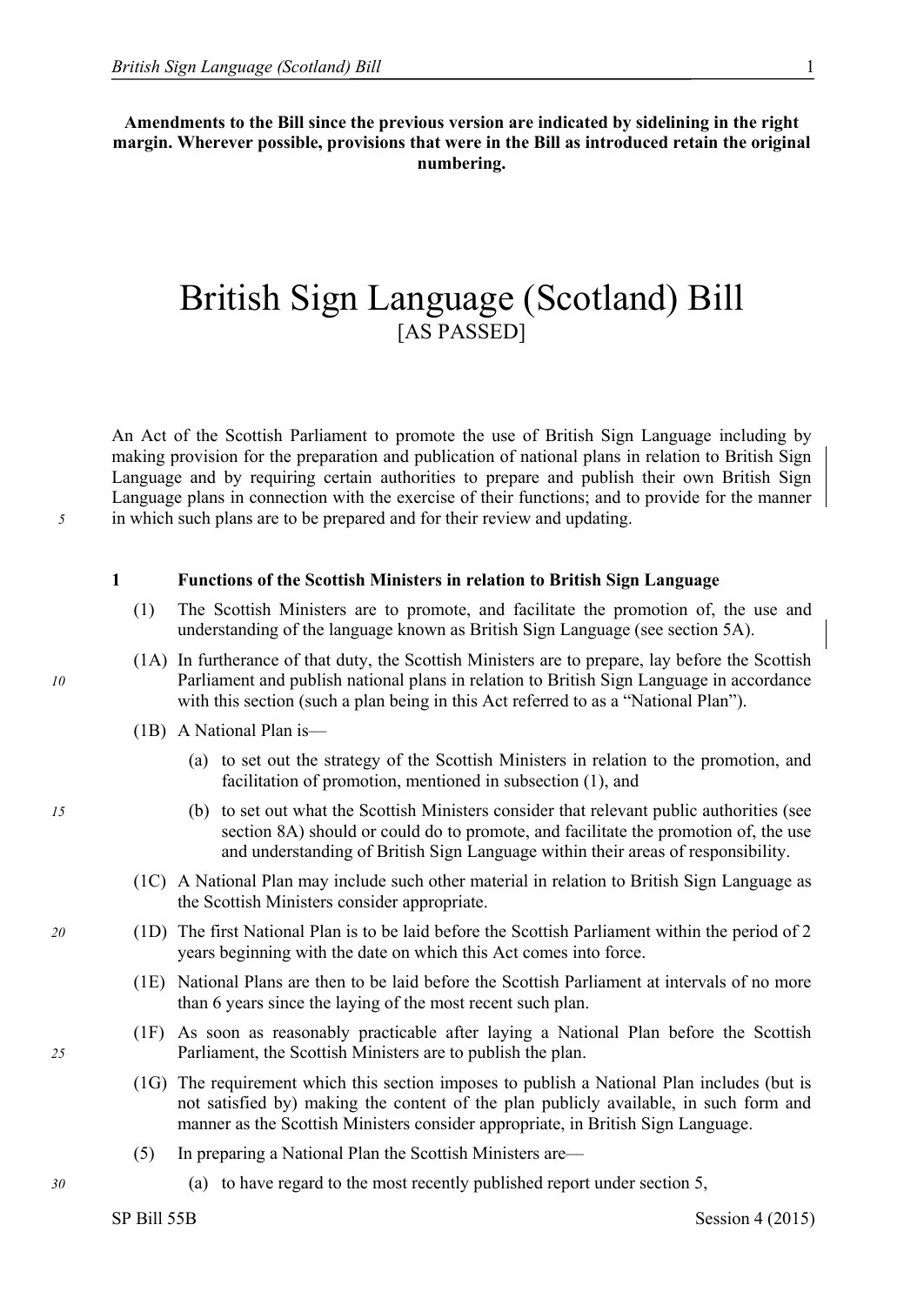- (b) to publish, and consult on, a draft of the plan, and
- (c) to take into account any representations received by them by virtue of such consultation.
- <span id="page-3-0"></span>(5A) Subsection (5)(a) does not apply in relation to a National Plan prepared before the *5* publication of the first report under section 5.
	- (6) The persons consulted under subsection  $(5)(b)$  are to be those who, the Scottish Ministers consider, are likely to be directly affected by the National Plan or otherwise to have an interest in that plan and in particular are to include—
		- (a) persons who use British Sign Language, and
- *10* (b) persons who represent users of British Sign Language.
	- $(6A)$  In determining the form and manner of consultation for the purpose of subsection  $(5)(b)$ , the Scottish Ministers are to have regard to the need to make that consultation accessible to persons who use British Sign Language and who are deaf, or deafblind.

#### **3 Listed authorities' British Sign Language plans**

- *15* (1) Each listed authority (see section [8\)](#page-6-0) is to prepare and publish plans in relation to British Sign Language in accordance with this section and section 4 (such a plan being in this Act referred to as an "Authority Plan").
	- (3) An Authority Plan is—
- (a) to set out measures to be taken by the listed authority in relation to the use of *20* British Sign Language in connection with the exercise of the authority's functions,
	- (b) to set out timescales by reference to which any such measures are to be taken,
	- (c) where the listed authority has previously published at least one Authority Plan, to state how, when and to what extent measures to be taken by the authority by virtue of the most recently published such plan were taken, and
- *25* (d) to contain such other information (if any) as the Scottish Ministers may by order require.
	- (4) A listed authority, in preparing an Authority Plan—
		- (a) is to try to achieve consistency between that plan and the most recently published National Plan, and
- *30* (b) is to have regard—
	- (i) to the extent to which the authority's functions are exercisable using British Sign Language,
	- (ii) to the potential for developing the use of British Sign Language in connection with the exercise of those functions,
- *35* (iii) to any representations made to the authority in relation to using British Sign Language in that connection,
	- (iva) to the most recently published report under section 5, and
	- (iv) to such guidance, relevant to the preparation (or revision) of Authority Plans, as may be issued by the Scottish Ministers.
- *40* (4A) Subsection (4)(b)(iva) does not apply in relation to an Authority Plan prepared before the publication of the first report under section 5.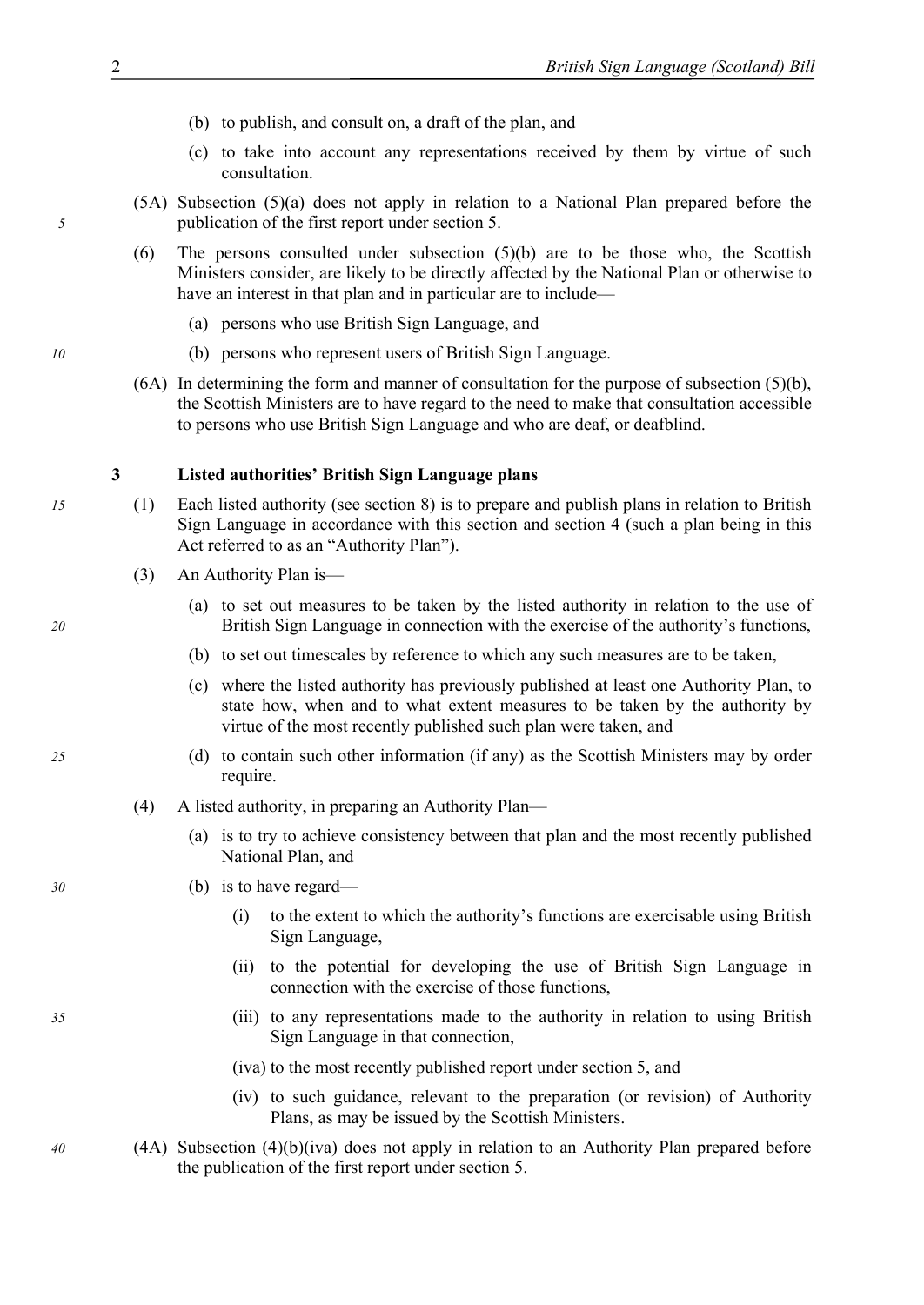- <span id="page-4-0"></span>(5) In preparing an Authority Plan a listed authority is—
	- (a) to publish, and consult on, a draft of the plan, and
	- (b) to take into account any representations received by it by virtue of such consultation.
- *5* (6) The persons consulted under subsection (5)(a) are to be those who, the authority considers, are likely to be directly affected by the Authority Plan or otherwise to have an interest in that plan and in particular are to include—
	- (a) persons who use British Sign Language, and
	- (b) persons who represent users of British Sign Language.
- *10* (6A) In determining the form and manner of consultation for the purpose of subsection (5)(a), a listed authority is to have regard to the need to make that consultation accessible to persons who use British Sign Language and who are deaf, or deafblind.
	- (7) A listed authority may revise its most recently published Authority Plan at any time.
- (8) Subsection [\(4\)](#page-3-0) applies in relation to the revision of an Authority Plan as that subsection *15* applies in relation to the preparation of such a plan.
	- (9) An order under subsection  $(3)(d)$  is subject to the negative procedure.

#### **4 Publication by listed authority**

- (1) A listed authority's first Authority Plan is to be published as soon as reasonably practicable after (and in any event no later than 12 months after) the publication of the *20* first applicable National Plan.
	- (2) A subsequent Authority Plan of the listed authority is to be published as soon as is reasonably practicable after (and in any event no later than 6 months after) each National Plan subsequent to the first applicable National Plan.
	- (2A) For the purpose of subsections (1) and (2), the "first applicable National Plan" is—
- *25* (a) where the authority is a listed authority on the date on which this Act comes into force, or becomes a listed authority before the publication of the first National Plan, the first National Plan,
- (b) where the authority becomes a listed authority after the publication of the first National Plan, the most recently published National Plan when the authority *30* becomes a listed authority.
	- (2B) Subsections (1) to (2A) are subject, in the case of an authority which becomes a listed authority after the date on which this Act comes into force, to section 8(3A).
- (4) As soon as reasonably practicable after a listed authority has revised an Authority Plan, the authority is to publish that plan in a form in which the changes made are clearly *35* indicated.
	- (5) Subject to subsection [\(6\),](#page-4-0) publication under this section is to be in such manner as the authority considers appropriate.
- (6) In publishing an Authority Plan (or a revised Authority Plan) under this section, a listed authority is to have regard to any guidance issued for the purposes of this section by the *40* Scottish Ministers.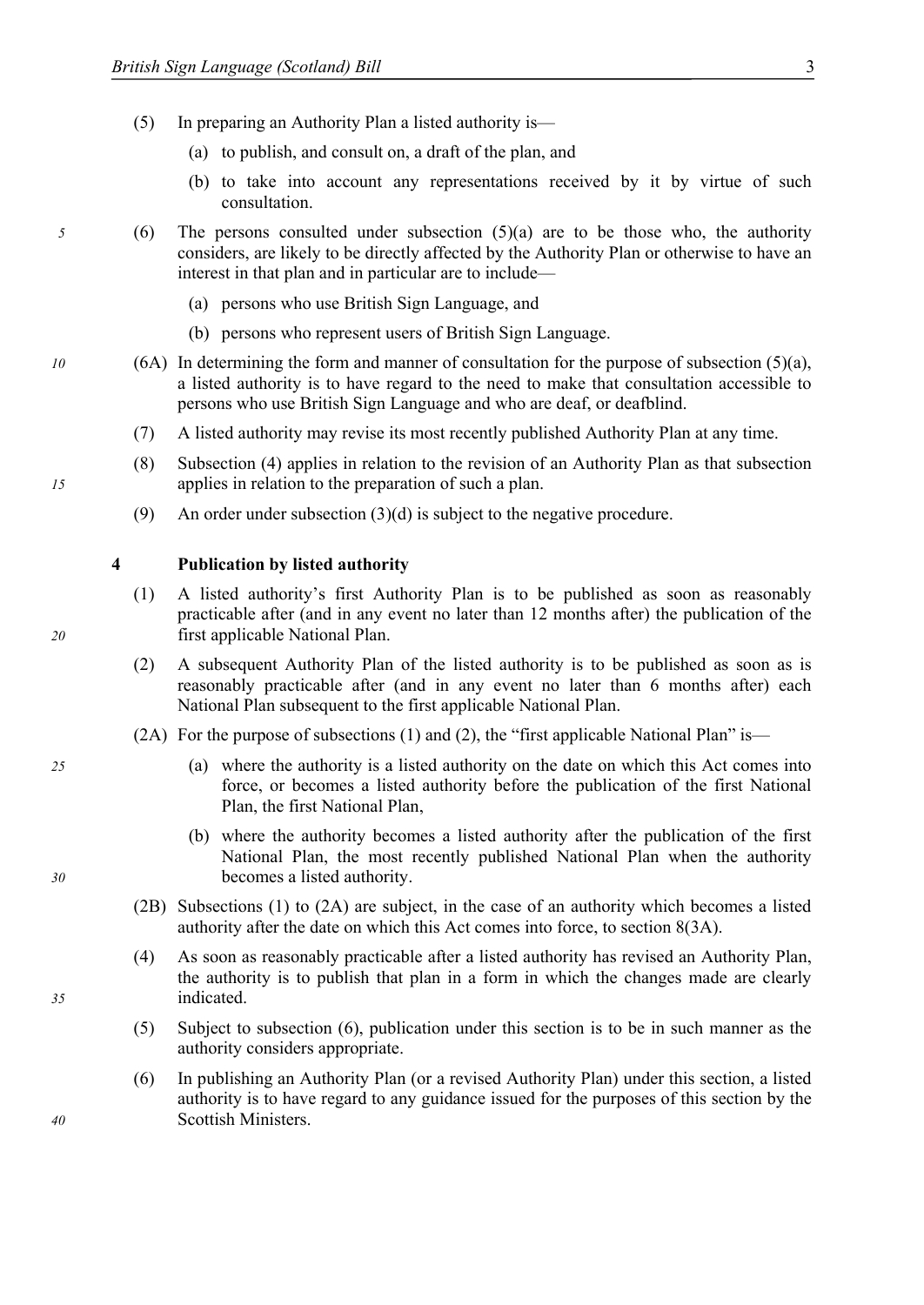- (6A) A requirement which this section imposes to publish an Authority Plan includes (but is not satisfied by) making the content of the plan publicly available, in such form and manner as the listed authority publishing it considers appropriate, in British Sign Language.
- *5* (6B) A requirement which this section imposes to publish a revised Authority Plan includes (but is not satisfied by) making the content of the plan, and an explanation of the changes it contains, publicly available, in such form and manner as the listed authority publishing it considers appropriate, in British Sign Language.

#### **5 Progress reports**

- *10* (4A) The Scottish Ministers are to prepare, lay before the Scottish Parliament and publish progress reports in relation to British Sign Language in accordance with this section.
	- (4B) A report under this section is—
		- (a) to set out the Scottish Ministers' views as to progress made in relation to the promotion, and facilitation of promotion, mentioned in section 1(1), and
- *15* (b) to set out the Scottish Ministers' views as to progress made by relevant public authorities, generally, in relation to the promotion, and facilitation of promotion, of the use and understanding of British Sign Language within their areas of responsibility.
	- (4C) The first such report is—
- *20* (a) to be laid before the Scottish Parliament within the period of 3 years beginning with the date on which the first National Plan is published, and
	- (b) to relate to progress in the period from that date.
	- (4D) Such reports are then—
- (a) to be laid before the Scottish Parliament at intervals of no more than 6 years since *25* the laying of the most recent such report, and
	- (b) to relate to progress in the period from the laying of the most recent report.
	- (5) A report under this section is to include, by reference to relevant plans—
		- (a) an account of measures taken and outcomes attained,
		- (b) examples of best practice, and
- *30* (c) examples, if there are any, of poor performance.
	- (5A) For the purpose of subsection (5), "relevant plans" are—
		- (a) in relation to the first report under this section—
			- (i) the first National Plan,
			- (ii) any National Plan published subsequently, and
- *35* (ii) any Authority Plan of a listed authority published since the date on which the first National Plan was published,
	- (b) in relation to a subsequent report under this section—
		- (i) the National Plan which was the most recently published when the last report under this section was laid before the Scottish Parliament,
- *40* (ii) any National Plan published subsequently,

- 
-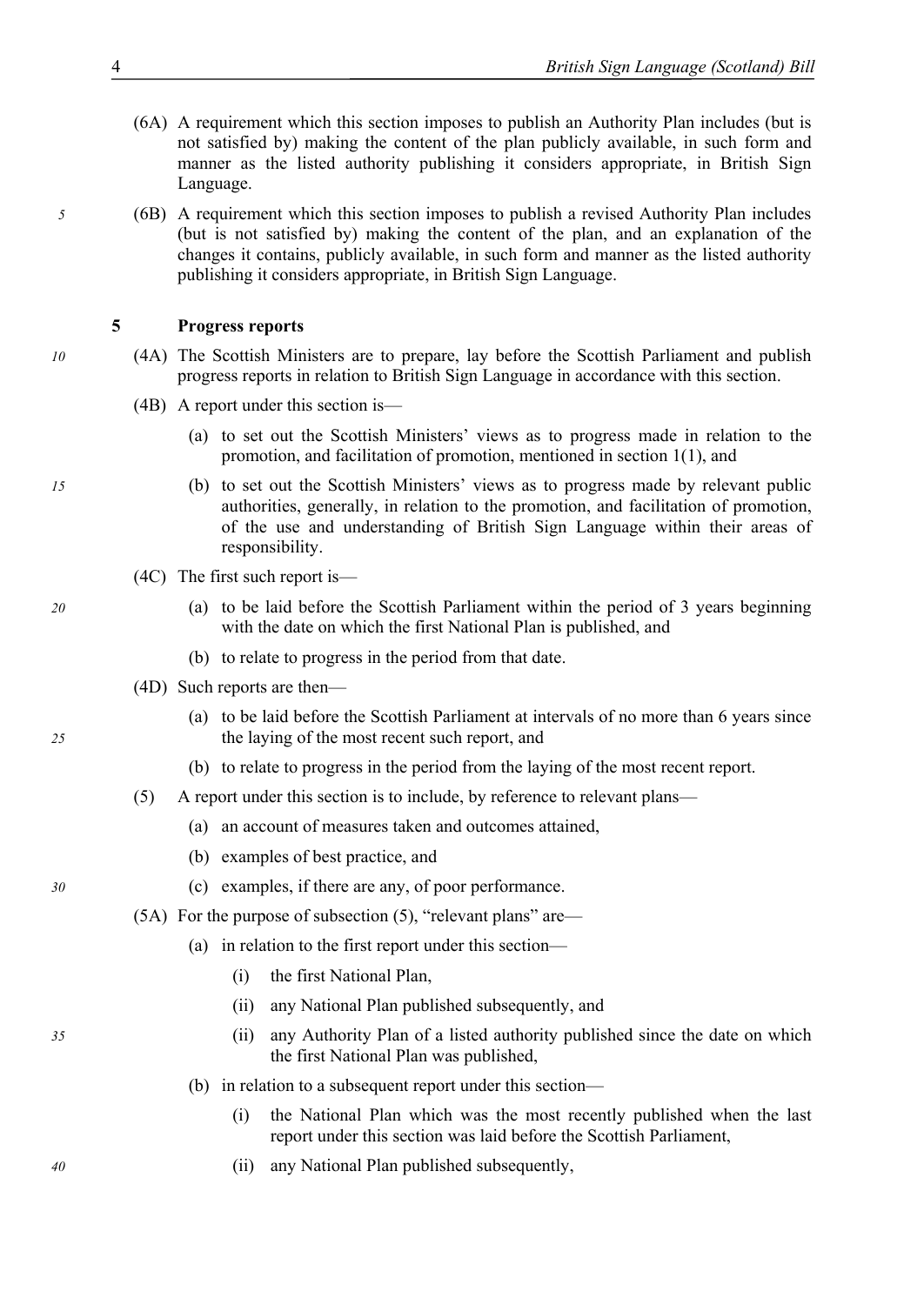- (iii) the Authority Plans of listed authorities which were the most recently published by those authorities when the last report under this section was laid before the Scottish Parliament, and
- (iv) any Authority Plan of a listed authority published subsequently.
- <span id="page-6-1"></span>*5* (5B) As soon as reasonably practicable after laying a report under this section before the Scottish Parliament, the Scottish Ministers are to publish the report.
- (5C) The requirement which this section imposes to publish a report under this section includes (but is not satisfied by) making the content of the report publicly available, in such form and manner as the Scottish Ministers consider appropriate, in British Sign *10* Language.

#### **5A Forms of British Sign Language**

- (1) References in this Act to British Sign Language are, subject to subsection (2), to both the visual form of British Sign Language and to the tactile form of British Sign Language used and understood by some deafblind people.
- *15* (2) The references to British Sign Language in sections 1(1G), 4(6A) and (6B) and 5(5C) are to the visual form of British Sign Language only.

#### **8 Listed authorities**

- <span id="page-6-0"></span>(1) In this Act, any reference to a "listed authority" is to a public authority for the time being listed, or within a description for the time being listed, in schedule [2.](#page-8-0)
- *20* (3) The Scottish Ministers may by order modify schedule [2](#page-8-0)
	- (a) by adding a relevant public authority, or description of relevant public authorities, to the list of authorities in that schedule,
	- (b) by removing a relevant public authority, or description of relevant public authorities, from that list, or
- *25* (c) by modifying an entry in that list.
	- (3A) An order under subsection (3)(a) may provide that, in relation to an authority which becomes a listed authority by virtue of the order, a different National Plan to that provided for by subsection (2A)(b) of section 4 is to be the first applicable National Plan for the purposes of subsections (1) and (2) of that section.
- *30* (4) An order under subsection [\(3\)](#page-6-1) is subject to the affirmative procedure.

#### **8A Interpretation**

 $(1)$  In this Act—

"Authority Plan" has the meaning given by section 3(1),

"National Plan" has the meaning given by section 1(1A),

*35* "relevant public authority" means any body, or any holder of an office, which is a Scottish public authority with mixed functions or no reserved functions (subject to subsection (3)).

(2) The reference in subsection (1) to a Scottish public authority with mixed functions or no reserved functions is to be construed in accordance with paragraphs 1(4) and 2 of Part 3 *40* of Schedule 5 to the Scotland Act 1998.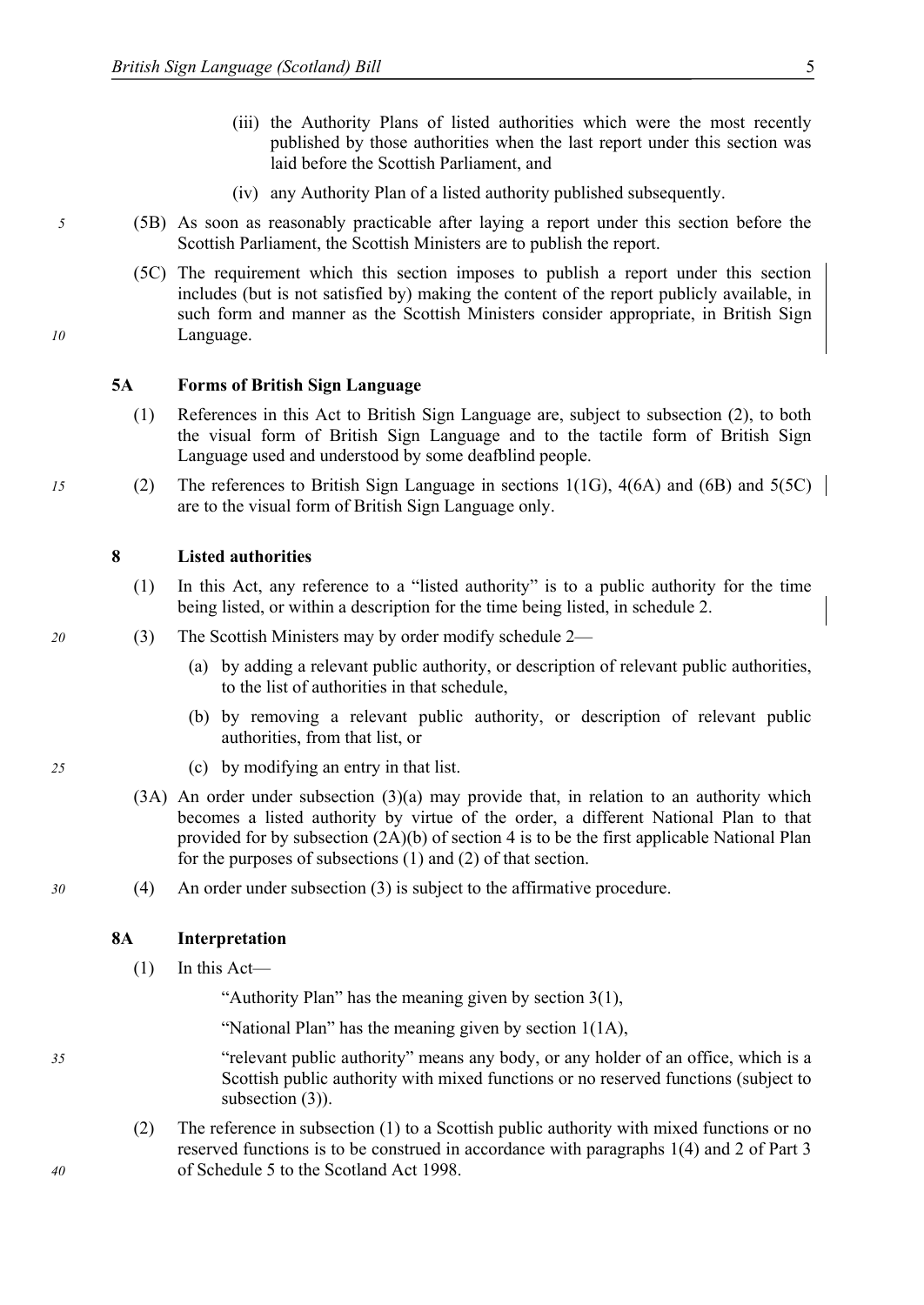(3) The Scottish Ministers are not a relevant public authority for the purposes of this Act.

### **Commencement**

This Act comes into force on the day after Royal Assent.

### **Short title**

The short title of this Act is the British Sign Language (Scotland) Act 2015.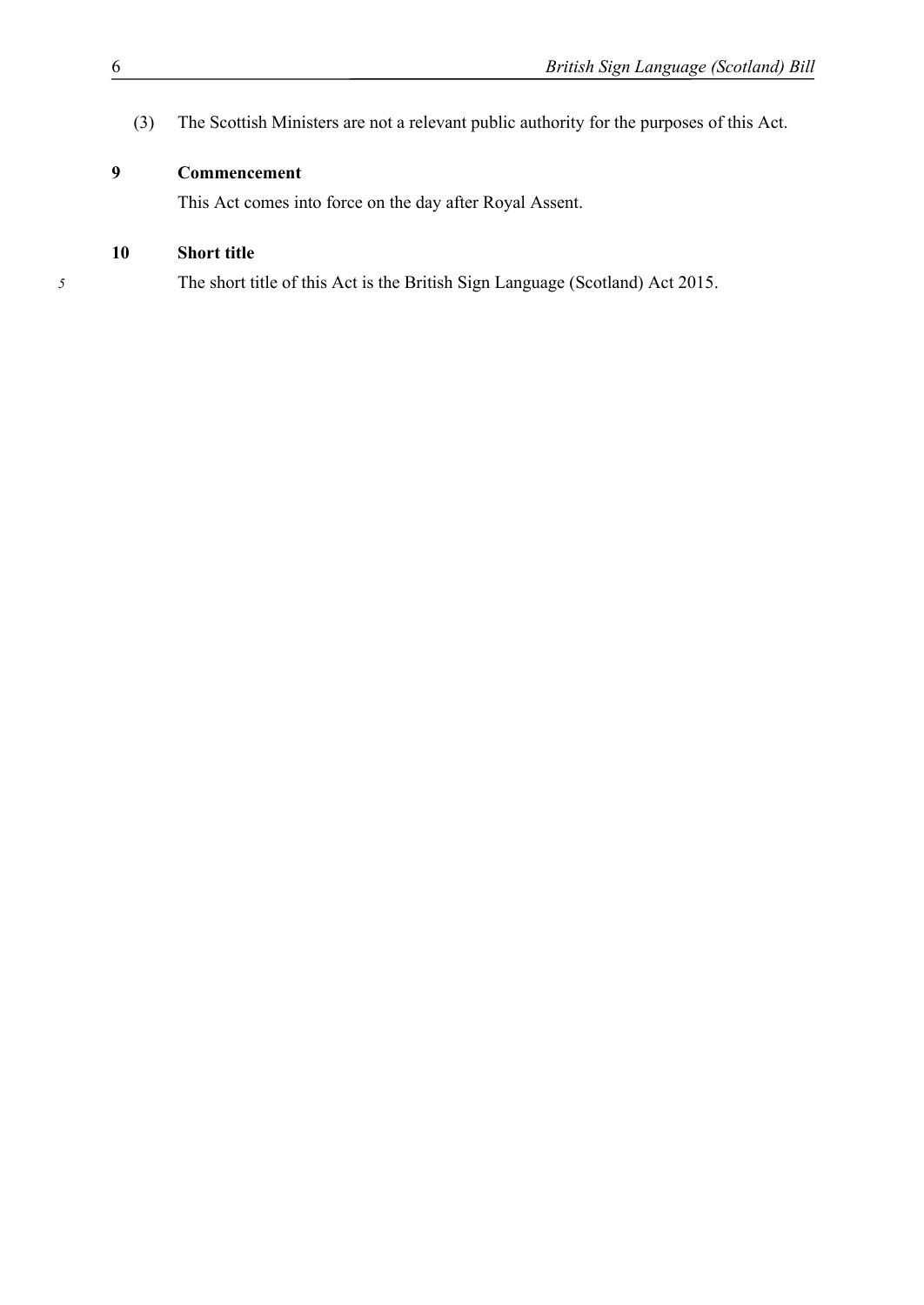#### SCHEDULE 2

### *(introduced by section 8(1))*

#### LISTED AUTHORITIES

<span id="page-8-0"></span>

|    | Audit Scotland.                                                                                                         |
|----|-------------------------------------------------------------------------------------------------------------------------|
| 5  | The Commissioner for Children and Young People in Scotland.                                                             |
|    | The Commissioner for Ethical Standards in Public Life in Scotland.                                                      |
|    | A council constituted under section 2 of the Local Government etc. (Scotland) Act 1994<br>$(c.39)$ .                    |
| 10 | A Health Board constituted under section $2(1)(a)$ of the National Health Service<br>(Scotland) Act 1978.               |
|    | The Office of the Scottish Charity Regulator.                                                                           |
|    | The Police Investigations and Review Commissioner.                                                                      |
|    | A body which is a "post-16 education body" for the purposes of the Further and Higher<br>Education (Scotland) Act 2005. |
| 15 | The Scottish Commission for Human Rights.                                                                               |
|    | The Scottish Courts and Tribunals Service.                                                                              |
|    | The Scottish Housing Regulator.                                                                                         |
|    | The Scottish Information Commissioner.                                                                                  |
|    | The Scottish Parliamentary Corporate Body.                                                                              |
| 20 | The Scottish Public Services Ombudsman.                                                                                 |

The Standards Commission for Scotland.